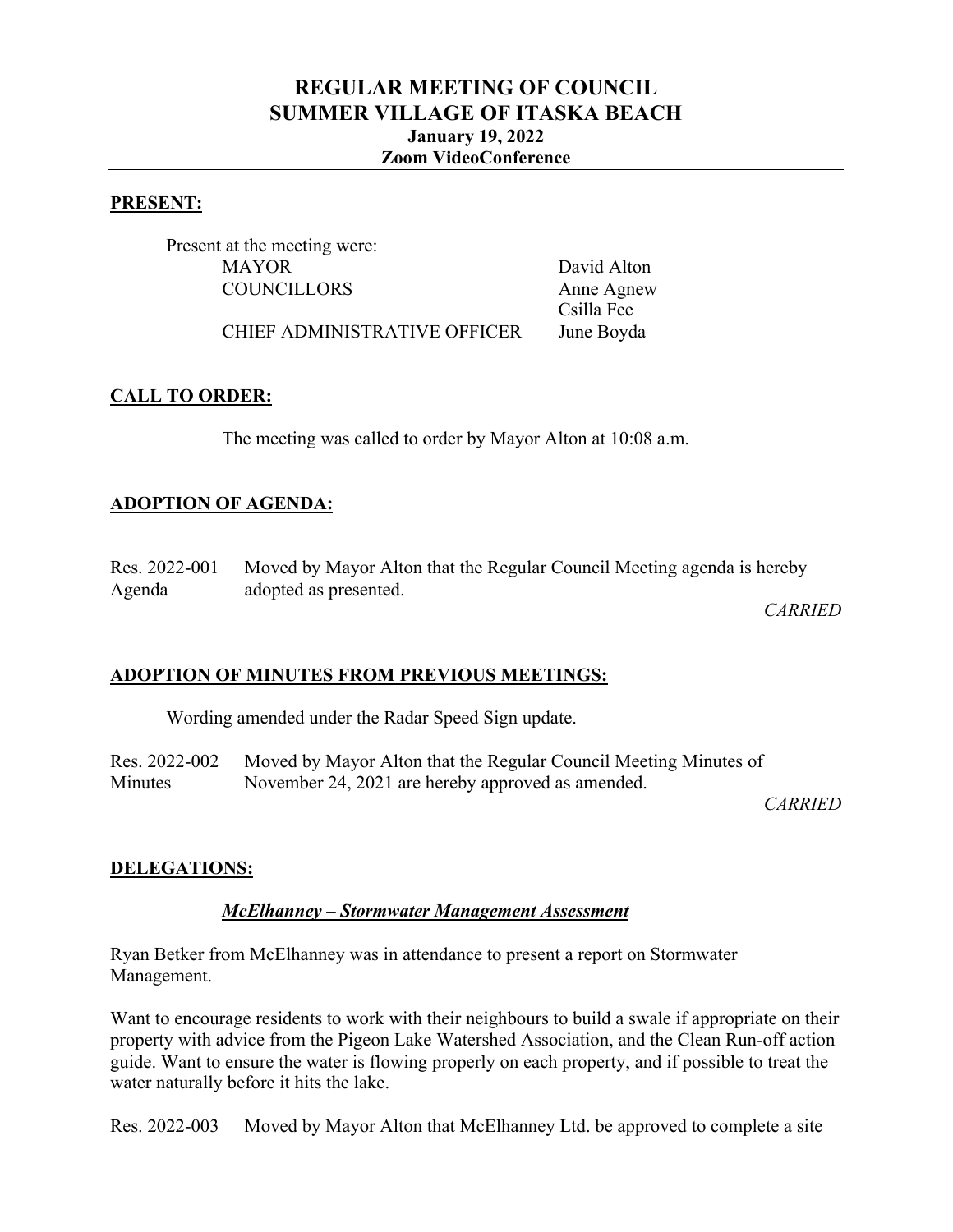Public Works plan for an environmental planting program with options on tree planting and coverage underneath and to proceed with an assessment of the Summer Village drainage culverts, including those along the back private properties.

*CARRIED*

# **BYLAWS and POLICIES:** none

### **BUSINESS:**

### *Currah – Service Request*

Res. 2022-004 Public Works Moved by Councillor Fee that a quote be received from Grass Barber regarding landscaping that could be done in Smith Park.

*CARRIED*

# *Waste Collection Contract*

Res. 2022-005 Agreement Moved by Councillor Agnew that the Waste Collection Contract with GFL Environmental Inc. for a five-year waste services agreement is hereby approved.

*CARRIED*

# **COUNCIL REPORTS:**

Mayor Alton attended the Northeast Pigeon Lake Sewer Commission meeting, and provided an update. The system is well-maintained, and financial reserves are in place. An item has arisen with properties that have two connections may pay two rates. The Summer Village will be investigating how many parcels there are that have multiple (sometimes even 3) residences using the wastewater system. Mayor Alton is working on the details regarding when it is appropriate to have an additional charge.

A discussion was held regarding potential playground additions. A survey will be developed for residents to complete on suggestions and preferences.

Deputy Mayor Agnew attended an APLM meeting, and provided an update, including information on the lake buoy monitoring station and invasive species boat inspection stations being reduced, so the APLM is working on advocation.

Councillor Fee attended the Capital Regional Assessment Services Commission meeting and provided an update that three of the members retired and new members joined the board.

# **CAO REPORT:**

# *Chief Administrative Officer Report*

Res. 2022-006 Report Moved by Mayor Alton that the Chief Administrative Officer report is hereby accepted.

*CARRIED*